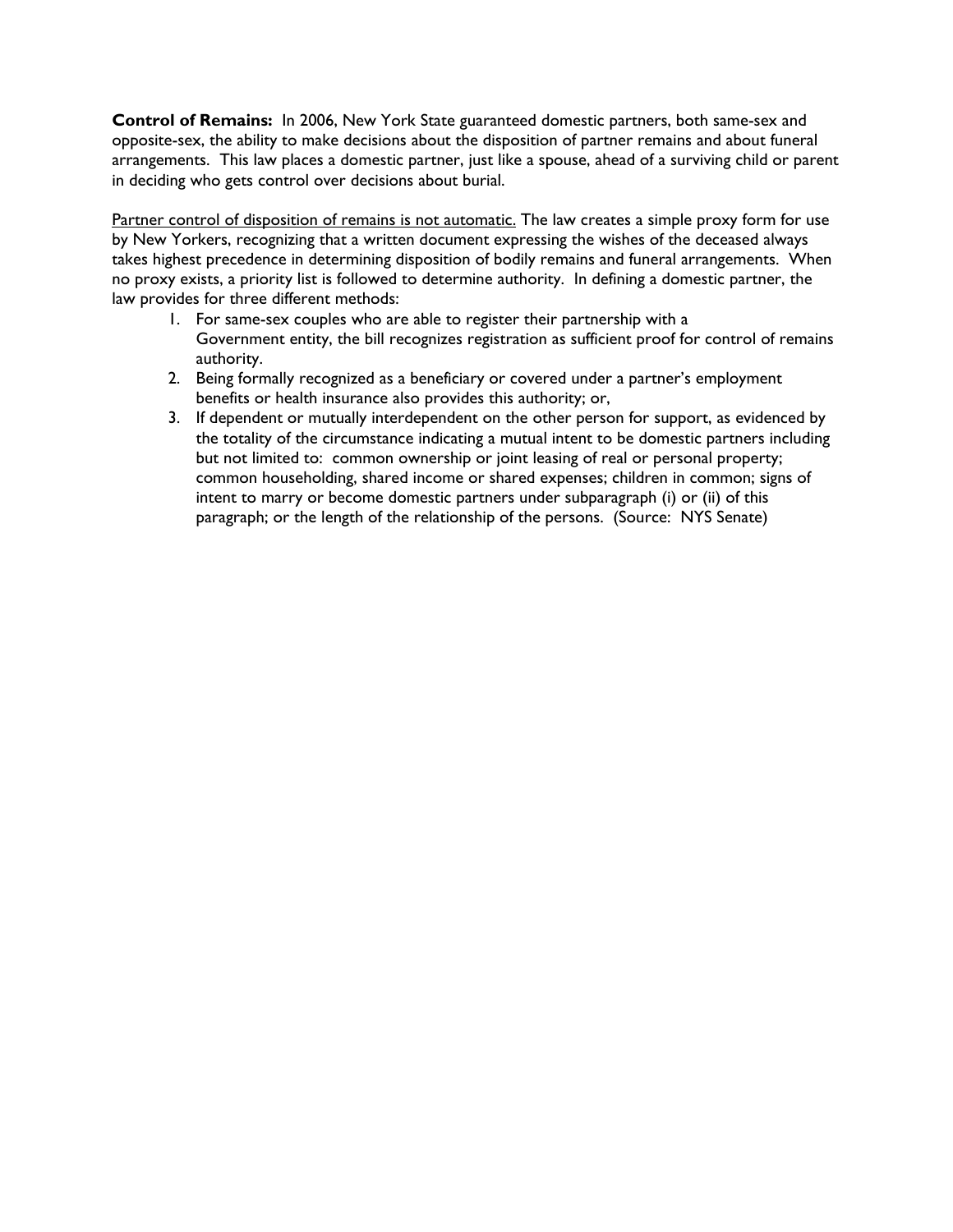# APPOINTMENT OF AGENT TO CONTROL DISPOSITION OF REMAINS

(Pursuant to NY CLS Pub Health § 4201 (2007))

| BEING OF SOUND MIND, WILLFULLY AND VOLUNTARILY MAKE KNOWN MY DESIRE THAT, UPON |  |  |
|--------------------------------------------------------------------------------|--|--|
| MY DEATH, THE DISPOSITION OF MY REMAINS SHALL BE CONTROLLED BY MY AGENT        |  |  |
|                                                                                |  |  |
|                                                                                |  |  |
|                                                                                |  |  |
| WITH RESPECT TO THAT SUBJECT ONLY, I HEREBY APPOINT SUCH PERSON AS MY AGENT    |  |  |
| WITH RESPECT TO THE DISPOSITION OF MY REMAINS, INCLUDING CREMATION.            |  |  |
|                                                                                |  |  |
| <b>SPECIAL DIRECTIONS:</b>                                                     |  |  |
| SET FORTH BELOW ARE ANY SPECIAL DIRECTIONS LIMITING THE POWER GRANTED          |  |  |
| TO MY AGENT AS WELL AS ANY INSTRUCTIONS OR WISHES DESIRED TO BE FOLLOWED IN    |  |  |
| THE DISPOSITION OF MY REMAINS, TO THE EXTENT THAT MY ESTATE AND AGENT ARE      |  |  |

\_\_\_\_\_\_\_\_\_\_\_\_\_\_\_\_\_\_\_\_\_\_\_\_\_\_\_\_\_\_\_\_\_\_\_\_\_\_\_\_\_\_\_\_\_\_\_\_\_\_\_\_\_\_\_\_\_\_\_\_\_\_\_\_\_\_\_\_\_\_\_\_\_\_\_\_\_\_\_\_\_\_\_\_\_\_\_\_\_\_\_\_\_ \_\_\_\_\_\_\_\_\_\_\_\_\_\_\_\_\_\_\_\_\_\_\_\_\_\_\_\_\_\_\_\_\_\_\_\_\_\_\_\_\_\_\_\_\_\_\_\_\_\_\_\_\_\_\_\_\_\_\_\_\_\_\_\_\_\_\_\_\_\_\_\_\_\_\_\_\_\_\_\_\_\_\_\_\_\_\_\_\_\_\_\_\_ \_\_\_\_\_\_\_\_\_\_\_\_\_\_\_\_\_\_\_\_\_\_\_\_\_\_\_\_\_\_\_\_\_\_\_\_\_\_\_\_\_\_\_\_\_\_\_\_\_\_\_\_\_\_\_\_\_\_\_\_\_\_\_\_\_\_\_\_\_\_\_\_\_\_\_\_\_\_\_\_\_\_\_\_\_\_\_\_\_\_\_\_\_ \_\_\_\_\_\_\_\_\_\_\_\_\_\_\_\_\_\_\_\_\_\_\_\_\_\_\_\_\_\_\_\_\_\_\_\_\_\_\_\_\_\_\_\_\_\_\_\_\_\_\_\_\_\_\_\_\_\_\_\_\_\_\_\_\_\_\_\_\_\_\_\_\_\_\_\_\_\_\_\_\_\_\_\_\_\_\_\_\_\_\_\_\_ \_\_\_\_\_\_\_\_\_\_\_\_\_\_\_\_\_\_\_\_\_\_\_\_\_\_\_\_\_\_\_\_\_\_\_\_\_\_\_\_\_\_\_\_\_\_\_\_\_\_\_\_\_\_\_\_\_\_\_\_\_\_\_\_\_\_\_\_\_\_\_\_\_\_\_\_\_\_\_\_\_\_\_\_\_\_\_\_\_\_\_\_\_

INDICATE BELOW IF YOU HAVE ENTERED INTO A PRE-NEED ARRANGEMENT FOR FUNERAL MERCHANDISE OR SERVICE IN ADVANCE OF NEED:

\_\_\_\_\_ NO, I HAVE NOT ENTERED INTO A PRE-NEED ARRANGEMENT.

FINANCIALLY AND REASONABLY ABLE TO DO SO:

YES, I HAVE ENTERED INTO A PRE-NEED ARRANGEMENT.

NAME OF ESTABLISHMENT WITH WHICH YOU ARRANGED MERCHANDISE AND SERVICES: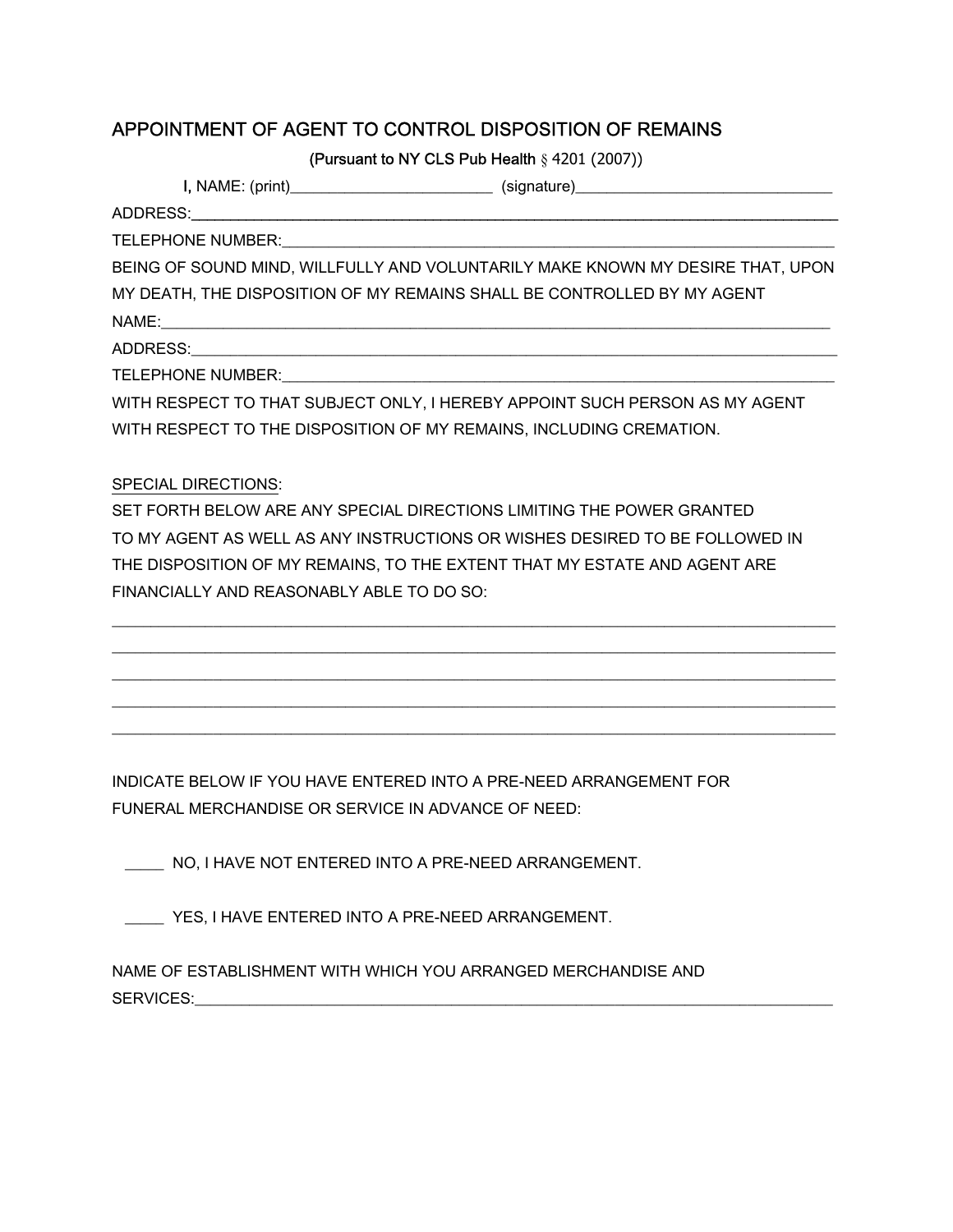MY AGENT IS:  $NAME:$ ADDRESS: TELEPHONE NUMBER: \_\_\_\_\_\_\_\_\_\_\_\_\_\_\_\_\_\_\_\_\_\_\_\_\_\_\_\_\_\_\_\_\_\_\_\_\_\_\_\_\_\_\_\_\_\_\_\_\_\_\_\_\_\_\_\_\_\_\_\_\_\_\_\_\_\_\_\_\_\_\_

# ALTERNATE/SUCCESSOR AGENTS:

 IF MY AGENT DIES, RESIGNS, OR IS UNABLE TO ACT, I HEREBY APPOINT THE FOLLOWING PERSONS (EACH TO ACT ALONE AND SUCCESSIVELY, IN THE ORDER NAMED) TO SERVE AS MY AGENT TO CONTROL THE DISPOSITION OF MY REMAINS AS AUTHORIZED BY THIS DOCUMENT:

| 1. FIRST SUCCESSOR NAME:                                                     |
|------------------------------------------------------------------------------|
|                                                                              |
| TELEPHONE NUMBER:<br><u> 1989 - John Stone, Amerikaans en Stone († 1989)</u> |
| 2. SECOND SUCCESSOR NAME:                                                    |

ADDRESS:\_\_\_\_\_\_\_\_\_\_\_\_\_\_\_\_\_\_\_\_\_\_\_\_\_\_\_\_\_\_\_\_\_\_\_\_\_\_\_\_\_\_\_\_\_\_\_\_\_\_\_\_\_\_\_\_\_\_\_\_\_\_\_\_\_\_\_\_\_\_\_\_\_\_\_\_\_\_\_\_\_\_\_

TELEPHONE NUMBER: **WEBSINGS** 

### DURATION:

THIS APPOINTMENT BECOMES EFFECTIVE UPON MY DEATH.

# PRIOR APPOINTMENT REVOKED:

I HEREBY REVOKE ANY PRIOR APPOINTMENT OF ANY PERSON TO CONTROL THE DISPOSITION OF MY REMAINS.

### RELIANCE:

I HEREBY AGREE THAT ANY CEMETERY ORGANIZATION, BUSINESS OPERATING A CREMATORY OR COLUMBARIUM, FUNERAL DIRECTOR, EMBALMER, OR FUNERAL ESTABLISHMENT WHICH RECEIVES A COPY OF THIS DOCUMENT MAY ACT UNDER IT. ANY MODIFICATION OR REVOCATION OF THIS DOCUMENT SHALL NOT BE EFFECTIVE AS TO ANY SUCH PARTY UNTIL THAT PARTY RECEIVES ACTUAL NOTICE OF THE MODIFICATIONS OR REVOCATION. NO SUCH PARTY SHALL BE LIABLE BECAUSE OF RELIANCE ON A COPY OF THIS DOCUMENT.

STATEMENT BY WITNESS (MUST BE 18 OR OLDER) :